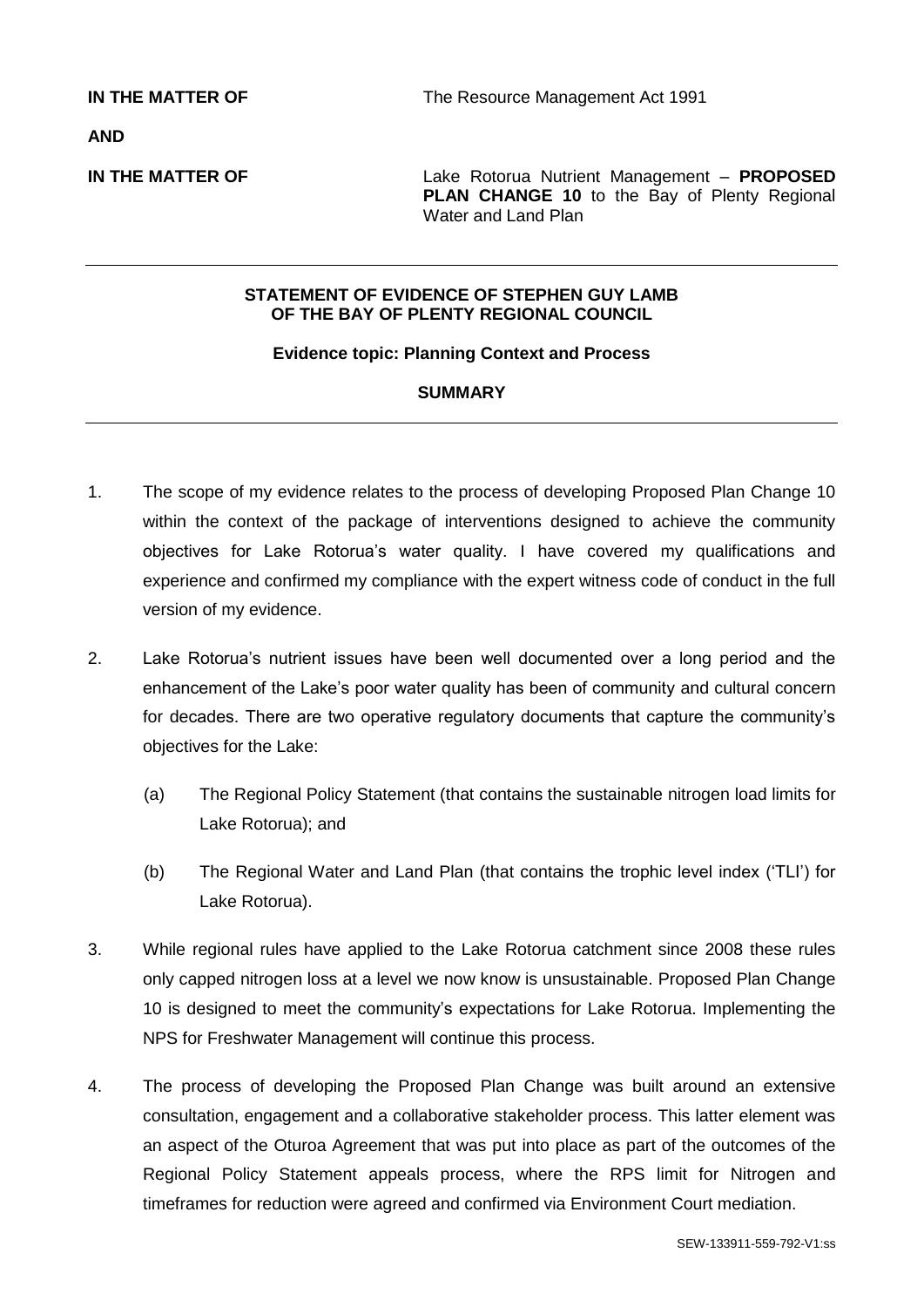- 5. A key function of the Lake Rotorua Stakeholder Group (StAG) was to test the robustness of concepts and the rule framework throughout the process. StAG provided advice and recommendations on a range of large and small policy and implementation issues.
- 6. The Council also undertook a wide range of other consultation and engagement activities as part of developing the Proposed Plan Change to ensure community, iwi and stakeholder views were considered. The Section 32 report details the scope of this and a 'thumbnail' summary of it is below.
- 7. As set out in my evidence in chief, a significant amount of consultation and engagement was carried out during the process of developing the Plan Change. A wide range of opportunities were provided to the community and stakeholders, and material was provided through a range of mechanisms (such as mail drops, websites and newspapers). At two distinct stages, draft rules were provided to all relevant parties (in March 2014 and September 2015).
- 8. Consultation with iwi was undertaken in the development process and relevant iwi/hapū management plans considered. An engagement programme was undertaken using specialist contractors, that included radio and social media, as well as targeted hui.
- 9. A number of changes were made through the process of drafting the Proposed Plan Change as a result of feedback and consultation.
- 10. While the focus of these hearings is on the robustness and appropriateness of Proposed Plan Change 10, the programme within which the Proposed Plan Change sits is important for understanding why the proposed rules are how they are. This programme contains significant funding that provides the opportunity for the **Integrated Framework** to exist. Funding support is provided by local and regional ratepayers, as well as taxpayers at the national level.
- 11. The Integrated Framework was first presented to StAG by the Lake Rotorua Primary Producers Collective in July 2013. This framework was subsequently amended by StAG and then later approved and endorsed by the Regional Council on 17 September 2013. This framework shares the burden of nitrogen reduction between the community and the pastoral sector and establishes targets and commitments.
- 12. Some level of uncertainty is inevitable in this type of project. The process of developing Proposed Plan Change 10 has navigated these issues of uncertainty particularly around the supporting science and the need to use models for management purposes. The concept of adaptive management has been used to express the need to start on the process of reducing nitrogen to the Lake but to continue to research and incorporate new information.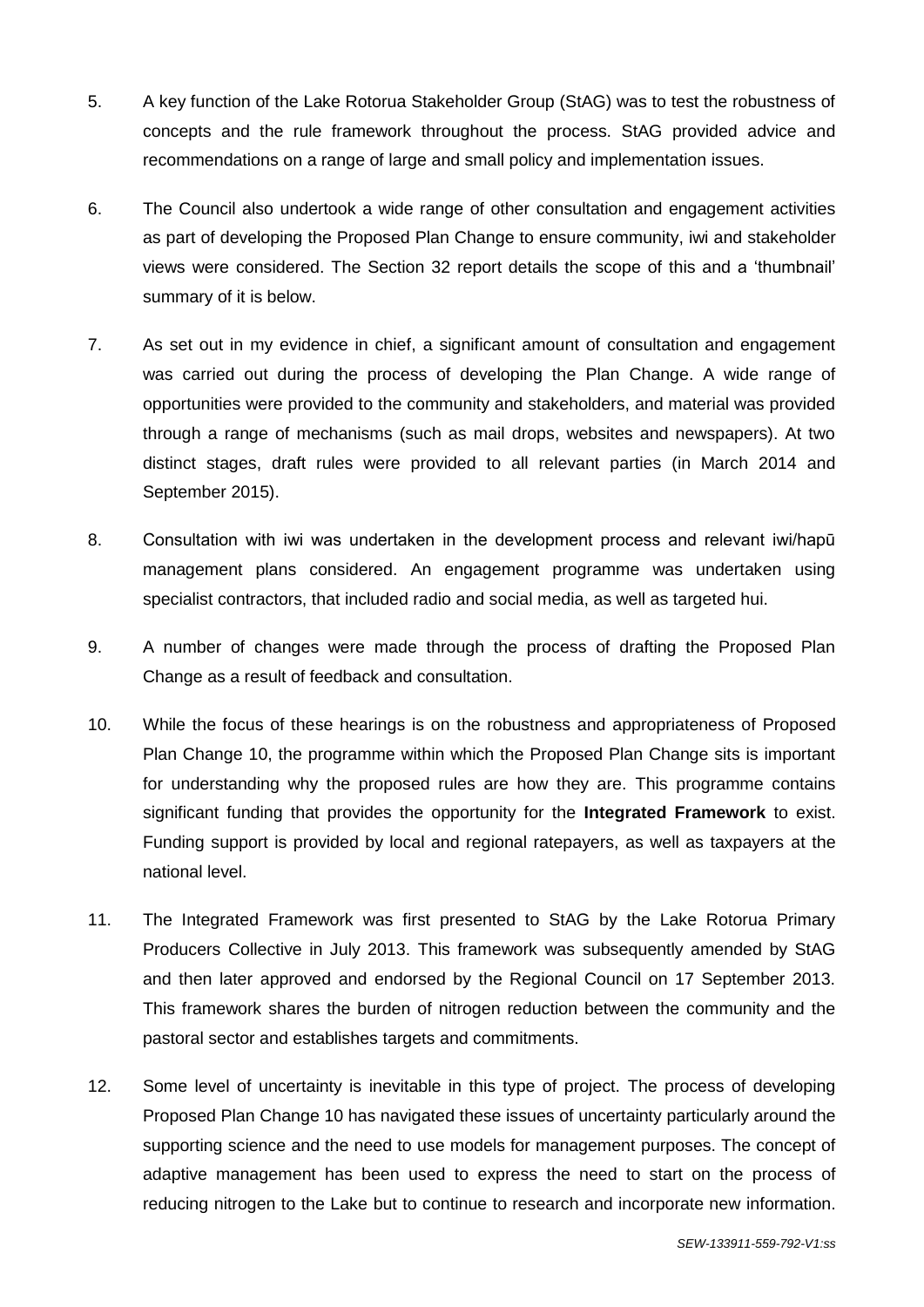For example, the concept of science reviews is built into the Proposed Plan Change through Method 2 and in relation to the challenges of using a changing OVERSEER<sup>®</sup> model a reference file methodology has been introduced.

13. There is an extensive body of research and material that supports Proposed Plan Change 10. This ranges from the results from lake and economic models, to single topic research (such as identifying phosphorus sources, through to the holistic perspectives of iwi management plans. The wide range of information has all played a part in developing the Proposed Plan Change.

# **Approach to Rules**

- 14. The Plan Change is built on the desire to generally allow farming activities and to only apply control where necessary. Efforts have been made to balance administrative effort and cost with the risk of un-managed nitrogen (particularly in reference to the size of properties/farming enterprises).
- 15. The Proposed rules generally provide for small, non-commercial properties, forestry/bush scrub and low intensity landuses to operate as permitted activities. Larger, higher intensity pastoral properties/farming enterprises are required to obtain controlled activity consents on the basis Nitrogen Management Plans are submitted that show pathways to the relevant Nitrogen Discharge Allowance (NDA). Different timeframes apply to categories of farming enterprises.

# **Nutrient Management Plans<sup>1</sup>**

-

- 16. Land use activity rules for the more significant farming operations have been based fundamentally around Nutrient Management Plans (NMP). These NMPs are part of the Integrated Framework, were signalled in the Oturoa Agreement and were a workstream within the StAG process.
- 17. They are defined as the plan for a property or farming enterprise that identifies the sources of nutrients associated with farming activity and the mitigation actions to reduce nitrogen losses to meet Managed Reduction Targets and the NDA. The key aspect of a NMP is the schedule of actions that, when modelled in OVERSEER®, show the pathway to the NDA.
- 18. The NMP approach allows individual farmers to best respond to meeting the NDA requirements by making their own decisions in collaboration with advisors and Council. Proposed Plan Change 10 requires a reduction in nitrogen but does not tell farmers how to farm to achieve that reduction, they choose an evidence pathway.

 $1$  Noting the supported change in terminology from "Nitrogen" to "Nutrient" for these plans.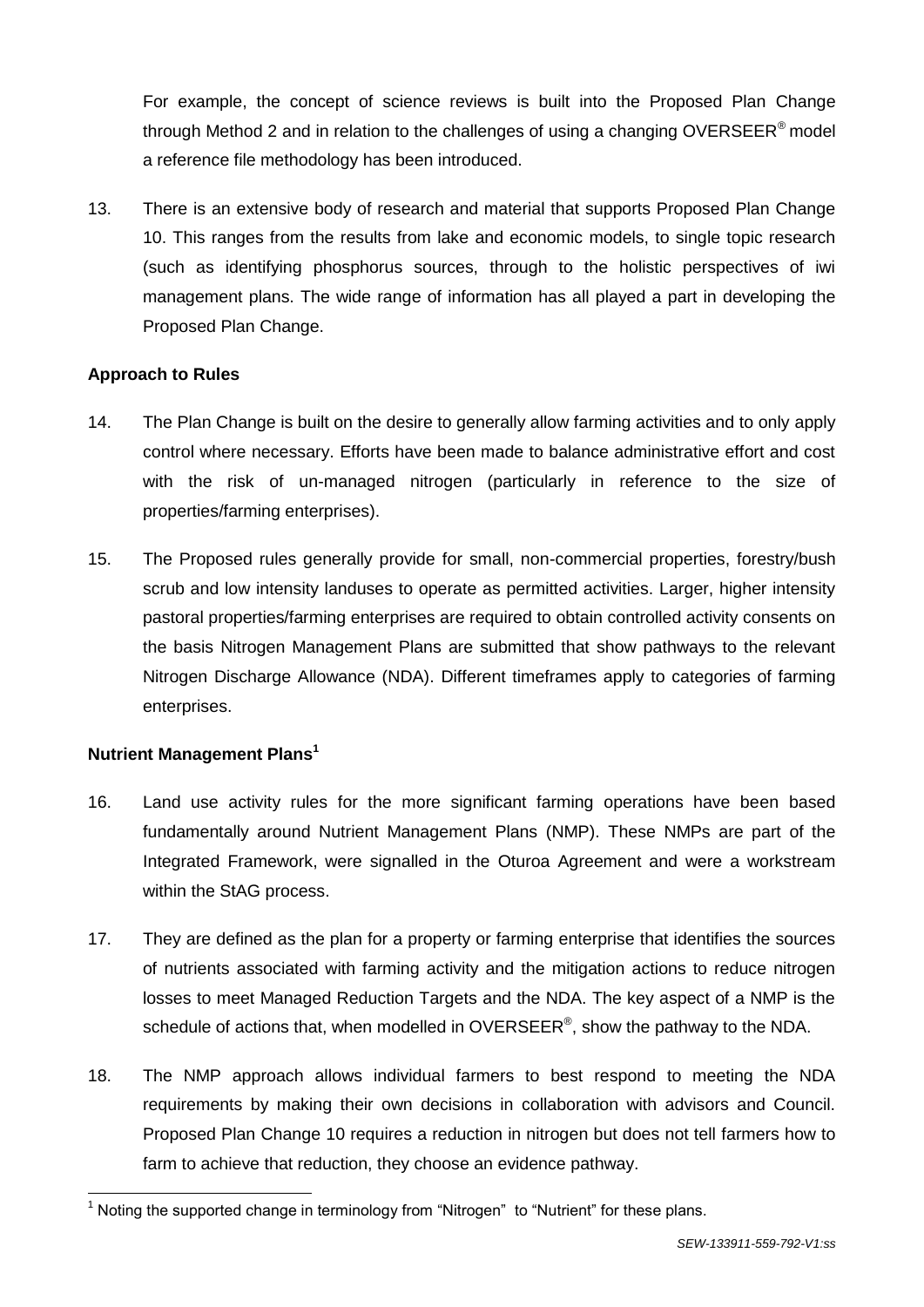## **Allocation**

- 19. There are some aspects of Proposed Plan Change 10 that are of greater significance to understanding the approach taken and the allocation of nitrogen is one of these key elements.
- 20. Throughout the two-year long process of determining the nitrogen allocation approach, the principles in the RPS, the principles developed by StAG, and the commitments made within the Integrated Framework that were agreed to by Council were considered, as well as feedback on consultation.
- 21. Allocation is a difficult subject within any nutrient management framework as there will always be winners and losers under any allocation method. Council's intent was to achieve the sustainable lake nitrogen load with the least economic harm. There has been much discussion and a number of different perspectives presented on who should win or lose. It is my opinion that the position that was reached represents a practical solution that is strongly based on economic and social considerations.
- 22. The decisions on nitrogen allocation are not decisions made in isolation, but were made in relation to an approach that evolved over time, that was principle driven, and that considered a range of alternatives.

### **Trading**

- 23. Trading is an element of the Proposed Plan Change that adds complexity but also delivers benefits. It increases choice around mitigation actions. A number of options for a trading system were explored and the decision was to use a simple process of reflecting NDA trades in resource consents for the source and destination properties
- 24. Trading is also an important aspect of the economic impact of Proposed Plan Change 10 as it increases economic efficiency (by allowing NDA to shift to potentially more productive land). It was also acknowledged as being important within the Oturoa Agreement. Trading will affect the end distribution of nitrogen allocation as it provides a mechanism for the allocation to move to more efficient users. In this way the allocation of the nitrogen relative to the existing position is not likely to be the same as the final end users of the limited amount of nitrogen that remains.
- 25. Trading has an important and sometimes misunderstood relationship to the Incentives Scheme. Within Proposed Plan Change 10 the ability to trade has been delayed to enable the opportunity for the Incentives Scheme to meet its targets under the Integrated Framework.